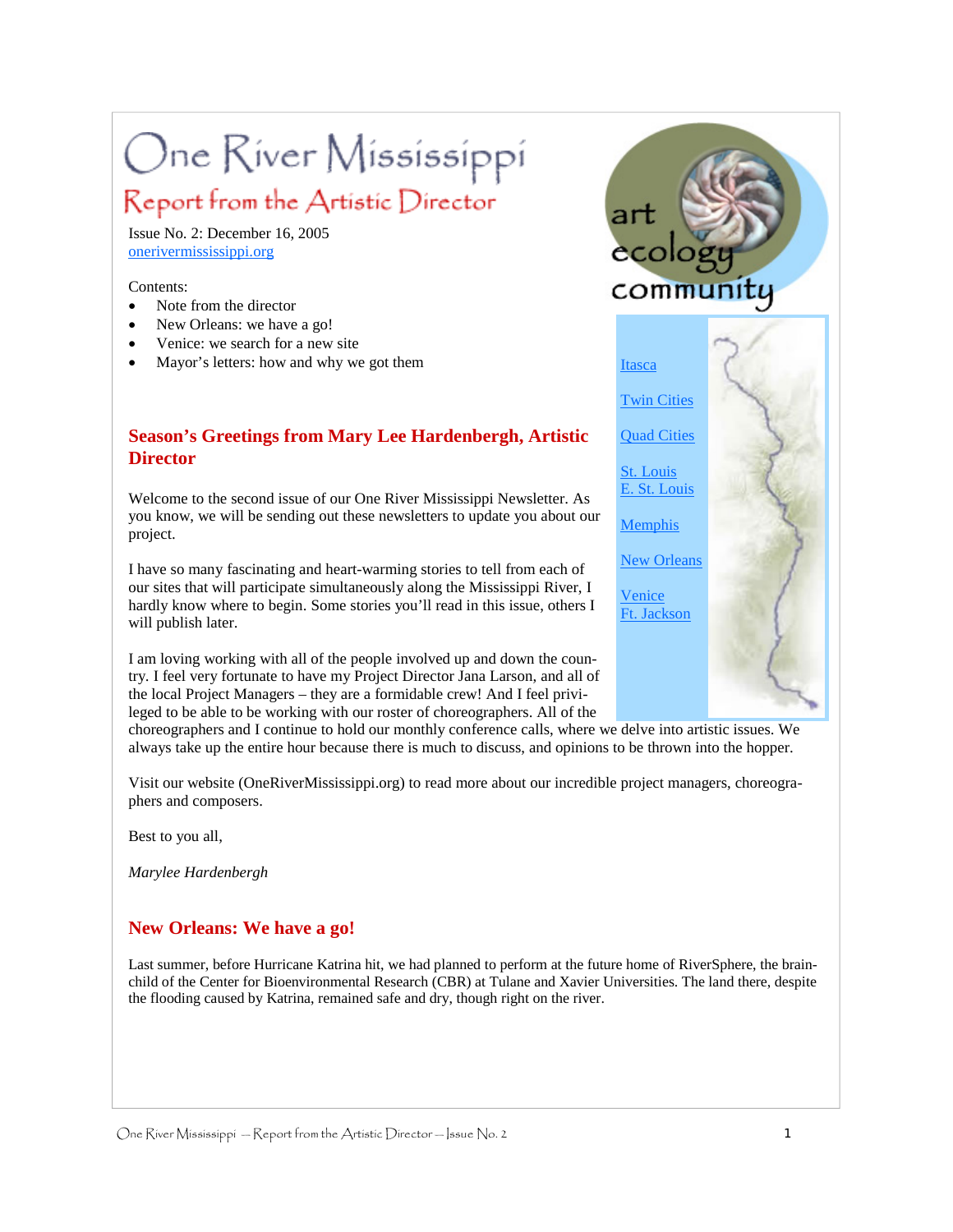Here's the latest from the acting director of Riversphere:

#### *Marylee,*

*We are still committed to the performance. I saw Barbara at a marvelous jazz performance by Irvin Mayfield last Thursday at Christ Church Cathedral and we both agreed it is on. By June 24, we will probably have a small cruise ship anchored right off the RiverSphere site which will present even more possibilities and challenges (may have security issues to address). Definitely count New Orleans in.* 

Future site of RiverSphere

*With A Studio in the Woods on line, we could have performances there* 

*and along their river frontage as well as get some space on Algiers point where the Old Algiers Festival has been held the last two Aprils. Come and dance. We are ready for it!* 

John A. McLachlan, Co-founder and Acting Director Riversphere, Director of CBR, and Weatherhead Distinguished Professor of Environmental Studies and Professor of Pharmacology

#### And from the Program Director of RiverSphere:

*It's good to hear from you and we are all now up and running back in New Orleans. I also feel strongly that we should move forward with our One Mississippi collaboration and I think RiverSphere could be an interesting venue beyond our initial comprehension.* 

*It will likely be at that point a staging area for temporary housing via trailers and cruise ships for displaced Tulane faculty and staff. This dance would bring this village together and could provide for very interesting "stage"! We also got an email from someone on your staff to link to our KERRN website.Just like your dance, this is all about linkages and communication.* 

*Best, Doug* 

Douglas J. Meffert,D. Env. , MBA, the Deputy Director of the CBR and the Eugenie Schwartz Professor for River & Coastal Studies

I am going to hook up with these folks and others in New Orleans during my early January trip [see below].

## **Venice, Louisiana: We search for another site**

Our chosen site, Fort Jackson near Venice in Plaquemines Parish, is still under water (see photo at right), and the roads from New Orleans down to Fort Jackson will not become passable anytime in the next months. In fact, Plaquemines Parish website warns "A roadblock allowing only parish residents to enter south Plaquemines is located near the Woodland Plantation at West Pointe a la Hache. Anyone wanting to go below this point is required to have a permit from the President or Sheriff's Office." To catch a glimpse of what life is like there right now, visit the Plaquemines Parish Government site at http://www.plaqueminesparish.com/